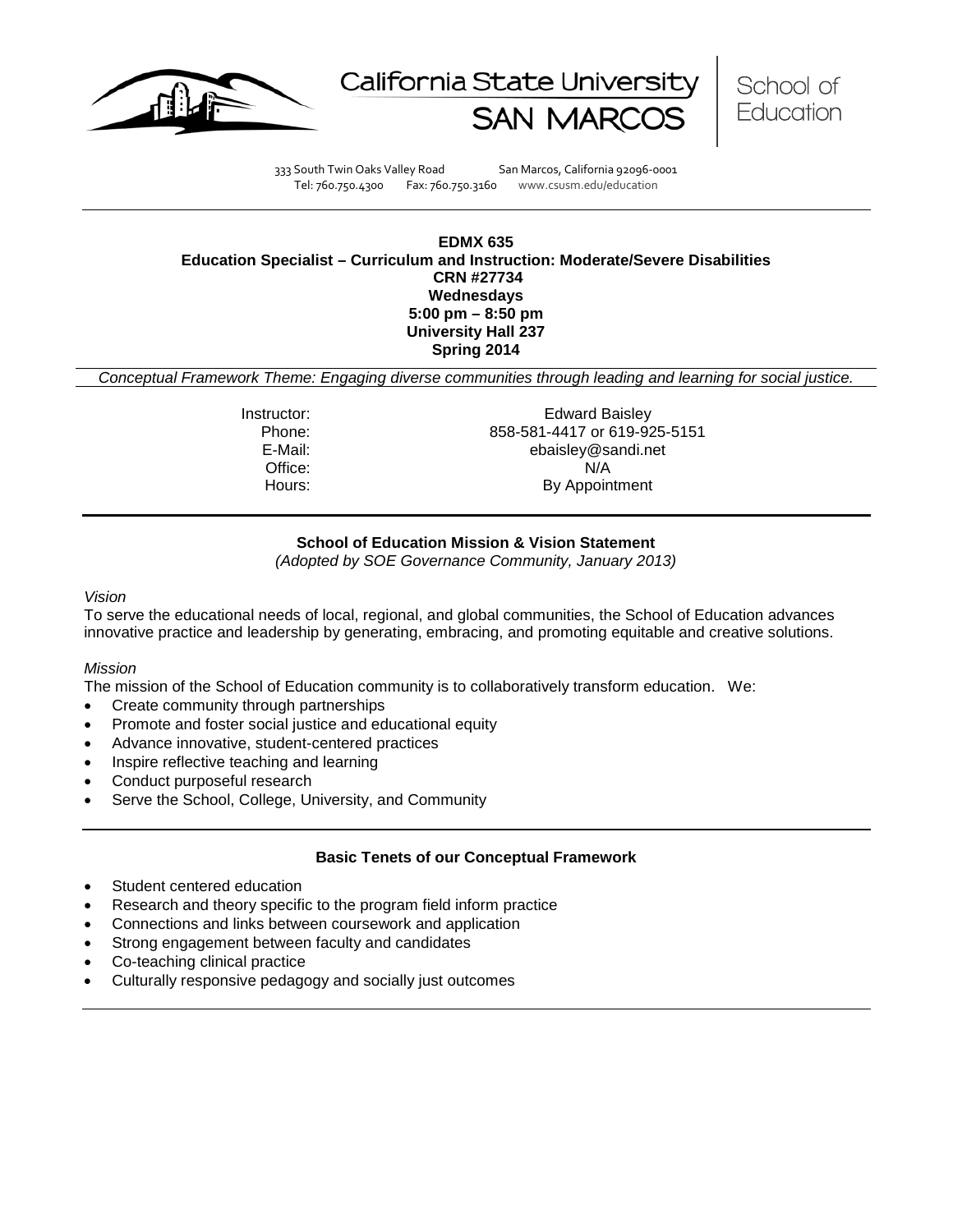# **Table of Contents**

# **COURSE DESCRIPTION**

<span id="page-1-0"></span>Focuses on developing knowledge and skills for effectively educating students identified with moderate and severe cognitive, communication, social/emotional, and physical/health challenges. Emphasis on transdiciplinary teaming in IEP development and delivery and methods for procuring and managing resources to enable students with specialized health care, mobility, sensory, behavioral, and communication needs to participate in school and community experiences. *May not be taken for credit by students who have received credit for EDMX 634.*

# **CREDENTIAL STANDARDS AND STUDENT LEARNING OUTCOMES ADDRESSED**

# **CCTC Education Specialist Moderate/Severe Program Standards Addressed**

<span id="page-1-2"></span><span id="page-1-1"></span>

| $M/M/S$ 3 | M/S 1 | M/S 2 | M/S <sub>3</sub> | M/S <sub>4</sub> | M/S <sub>5</sub> | $M/S$ 6 | <b>M/S7</b> | M/S 8 |
|-----------|-------|-------|------------------|------------------|------------------|---------|-------------|-------|
| K/A       | K/A   | K/A   | K/A              | K/A              | K/A              | K/A     | K/A         | K/A   |

### **Key:**

M/M/S = Program Standard for both Mild/Moderate and Moderate/Severe Education Specialist

M/S = Moderate/Severe Education Specialist Standard

K = Competence at **knowledge** level

A = Competence at **application** level

M/M/S 3: Educating Diverse Learners

M/S 1: Learning Characteristics of Individuals with Moderate/Severe Disabilities

M/S 2: Communication Skills

M/S 3: Developing Social Interaction Skills and Facilitating Social Context

- M/S 4: Assessment, Program Planning and Instruction
- M/S 5: Movement, Mobility, Sensory and Specialized Health Care
- M/S 6: Positive Behavioral Support
- M/S 7: Transition and Transitional Planning
- <span id="page-1-3"></span>M/S 8: Augmentative and Alternative Communication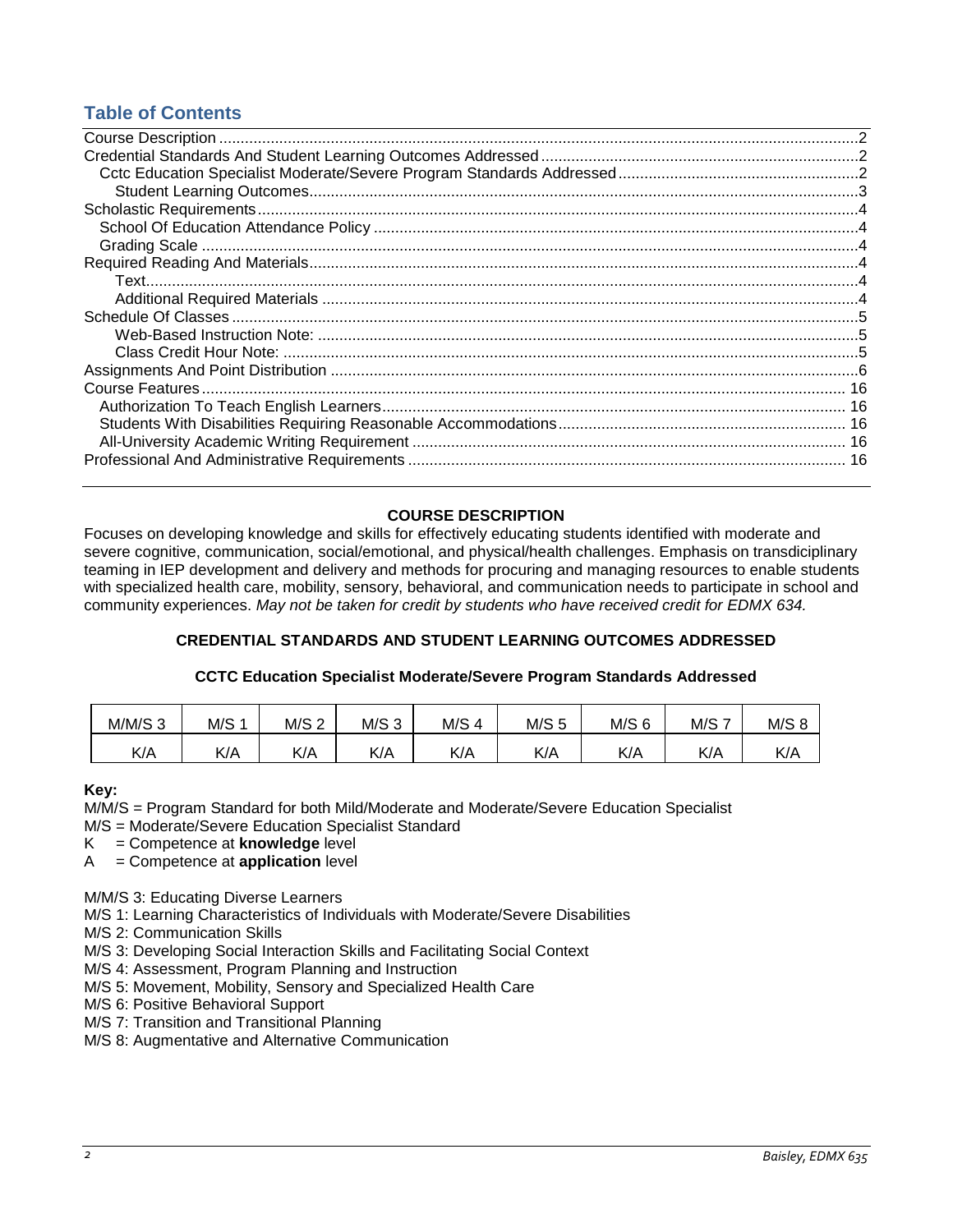# **Student Learning Outcomes**

This course takes place in both virtual and face-to-face environments in which attendance is required. Both virtual and face-to-face experiences as well as readings and assignments guide candidates to accomplish the following student learning outcomes aligned with the Preliminary Moderate/Severe Education Specialist Standards and the Preliminary Education Specialist Moderate/Severe Teaching Performance Expectations.

# **Each candidate:**

- 1) demonstrates knowledge of disability characteristics, and the educational and psychosocial implications of these characteristics for students identified with moderate/severe/profound mental retardation, physical health impairments, other health impairments, traumatic brain injury, deaf-blind, multiple disabilities, emotional disturbance, and autism spectrum disorders, while determining the implications of these characteristics for service delivery.
- 2) demonstrates the ability to collaborate with families and allied school and health personnel (e.g., nurses, physicians, communication specialists, teachers) as a member of a transdisciplinary team.
- 3) demonstrates the ability to collaborate with others to facilitate each student's ability to effectively communicate and increase the extent and variety of social interactions to achieve and expand meaningful social relationships across all settings.
- 4) demonstrates the ability to use assessment data from multiple sources (e.g., person-centered and familycentered planning and strengths based, functional/ecological assessment across classroom and nonclassroom contexts) to develop effective programs and guide instruction leading to their students' meaningful participation in core, standards based curriculum, wellness curriculum, and progress toward IEP goals and objectives.
- 5) demonstrates the ability to assess students' verbal and non-verbal communication abilities and use assessment data to: 1) identify effective intervention and support techniques, 2) develop needed augmentative and alternative systems, 3) implement instruction of communication and social skills, 4) create and facilitate opportunities for interaction and 5) develop communication methods to demonstrate student academic knowledge.
- 6) demonstrates the ability to use alternative statewide assessments, formative assessments, and formal and informal assessment results to implement systematic, evidence based instructional strategies to teach skills within school, community and work settings.
- 7) demonstrates knowledge and skills to develop and implement IEPs and ITPs for students with moderatesevere disabilities inclusive of life skill curricula and instruction to promote:
	- a. personal care skills and address sexuality issues,
	- b. critical academics and language skills,
	- c. practical and purposeful nonverbal communication skills,
	- d. domestic and daily living skills,
	- e. community skills through community-based instruction,
	- f. employment skills and employment options,
	- g. integrated community recreation and leisure opportunities,
	- h. transition to adulthood and supports to promote quality life experiences as an adult, and
	- i. post-secondary education options.
- 8) demonstrates the ability to develop instructional plans responsive to the unique needs of the student and requirements of the core curriculum, and are implemented and adjusted systematically to promote maximum learning and academic achievement.
- 9) demonstrates the ability to develop and implement systematic, evidence based instructional strategies to teach skills within school, community and working settings, including assessment sources that integrate alternative statewide assessments, formative assessments, and formal and informal assessment results.
- 10) demonstrates knowledge of and ability to support the movement, mobility, sensory and specialized health care needs required for students to participate fully with dignity and maximum independence in classrooms, schools and the community.
- 11) demonstrates knowledge of appropriate and safe techniques, procedures, materials, educational technology, assistive technology, and other adaptive equipment.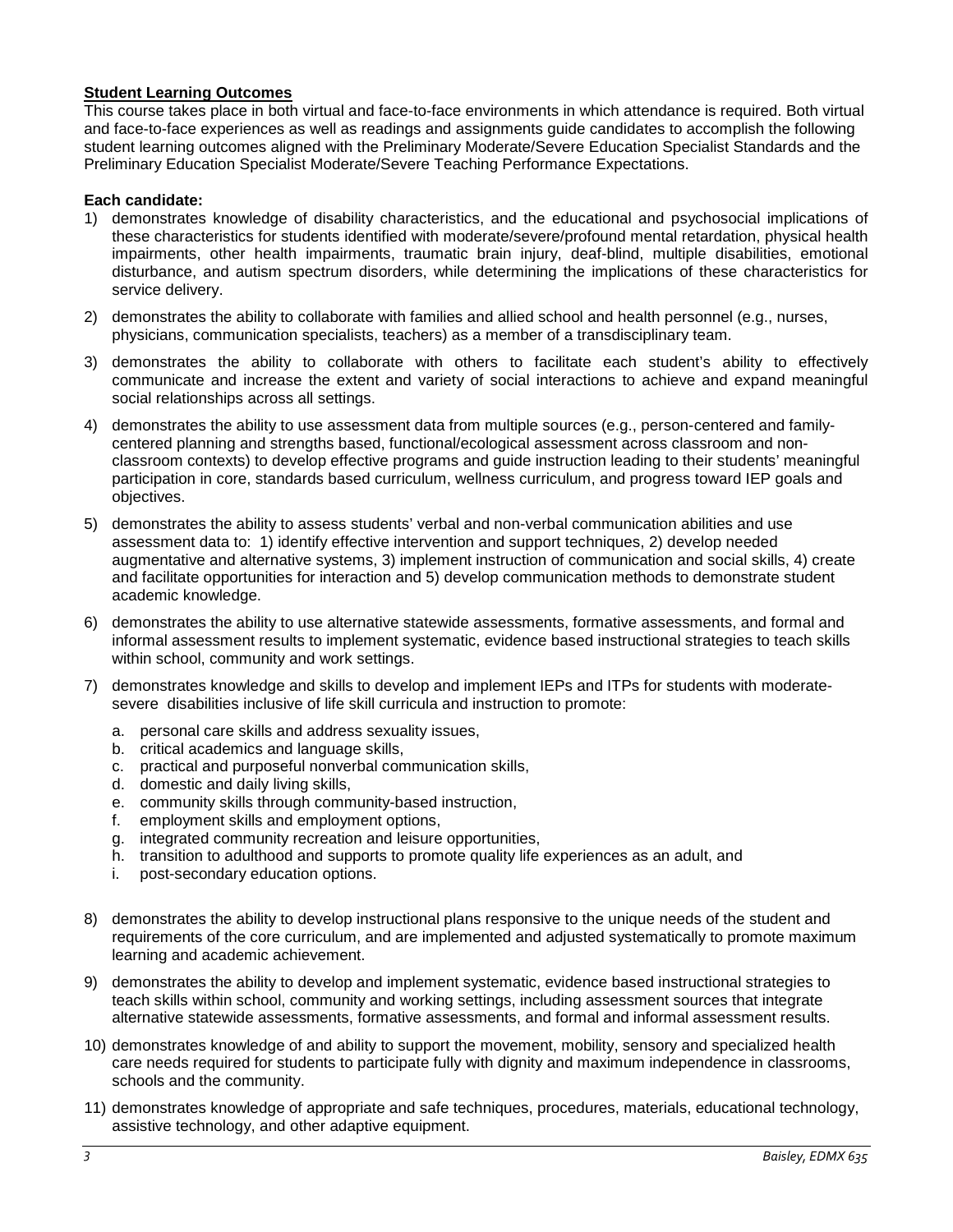- 12) demonstrates knowledge of federal, state, and local policies related to specialized health care in educational settings.
- 13) demonstrates the ability to consult and collaborate with designated staff and parents, to provide the appropriate, safe, and consistent support across all settings.
- 14) demonstrates understanding of the procedures required to procure services and how to access other professionals and agencies to acquire information regarding student's sensory, movement, mobility and specialized health care services.
- 15) demonstrates knowledge and skills to implement various positive behavioral change approaches (e.g., TEACCH, pivotal responses, discrete trial, floor time, social stories).
- 16) demonstrates knowledge and advocacy skills related to the various transitions experienced by students' moderate/severe disabilities, including those who are deaf-blind and/or those with additional disabilities, as they move from infancy to adulthood.
- 17) demonstrates understanding of mandated considerations for augmentative and alternative communication technology for students with moderate/severe disabilities, including students with physical/orthopedic disabilities, other health impairments, deaf/blind and multiple disabilities.
- 18) demonstrates knowledge and use of augmentative and alternative communication systems or devices and services to facilitate communication, improved academic performance, and skill development of students with moderate/severe disabilities, students with physical/orthopedic disabilities, other health impairments, deaf/blind and multiple disabilities.

# **SCHOLASTIC REQUIREMENTS**

### **School of Education Attendance Policy**

<span id="page-3-1"></span><span id="page-3-0"></span>Due to the dynamic and interactive nature of courses in the School of Education, all candidates are expected to attend all classes and participate actively. At a minimum, candidates must attend at least 80% of class time, or they may not receive a passing grade for the course at the discretion of the instructor. (Individual instructors may adopt more stringent attendance requirements.) Should a candidate have extenuating circumstances, contact the instructor as soon as possible. *(Adopted by the COE Governance Community, December, 1997).*

### **Grading Scale**

<span id="page-3-2"></span>Grades are computed according to the following grading scale.

 $A = 93-100\%$   $A = 90-92\%$   $B = 87-89\%$   $B = 83-86\%$   $B = 80-82\%$   $C = 77-79\%$ 

Note: Any grade below a C+ results in class failure, as courses with a grade below a C+ cannot be applied toward a credential.

### **REQUIRED READING AND MATERIALS**

### <span id="page-3-4"></span><span id="page-3-3"></span>**Text**

Snell, M.E.. & Brown, F. (2011). *Instruction of students with severe disabilities* (7th ed.). Upper Saddle River, NJ: Pearson Education, Inc.

Additional Selected Readings will be posted on Moodle

### <span id="page-3-5"></span>**Additional Required Materials**

Full text of the Education Specialist Teacher Performance Expectations, the CSUSM Clinical Practice Assessment Preliminary Education Specialist Moderate/Severe Teaching Performance Expectations form, and the Moderate/Severe Individualized Transition Development Plan form. All three documents are posted on the School of Education website in the Education Specialist Special Education Handbook for Education Specialists.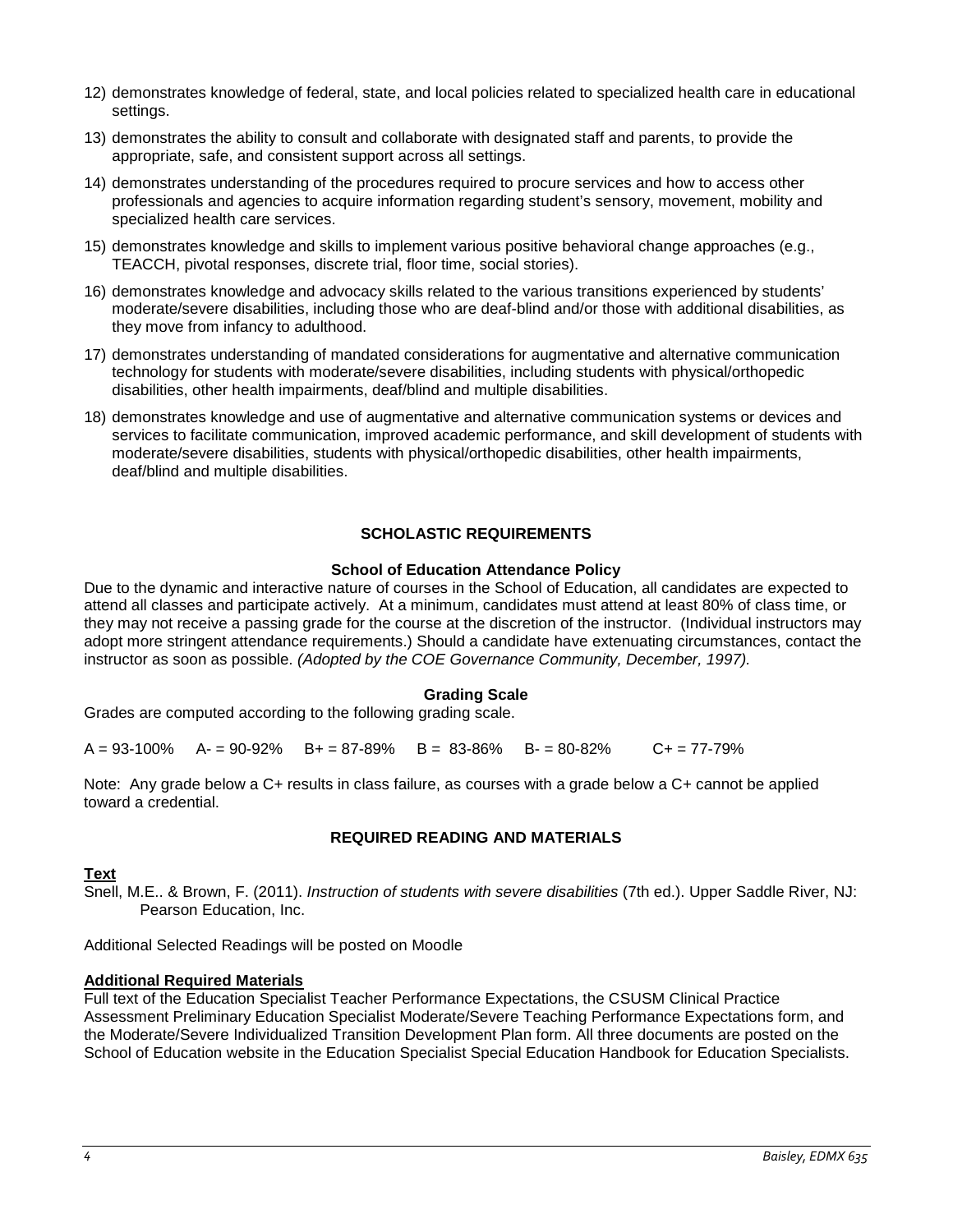# **SCHEDULE OF CLASSES**

<span id="page-4-0"></span>

| Date          | <b>Class Description</b>                                          | Readings and<br>Preparation            | Assignments Due                               |
|---------------|-------------------------------------------------------------------|----------------------------------------|-----------------------------------------------|
| 1/22          | Orientation to the Course                                         | <b>Syllabus</b><br><b>S&amp;B Ch.1</b> |                                               |
|               | <b>Educating Students with Moderate/Severe</b>                    |                                        |                                               |
|               | Disabilities:<br><b>Foundational Concepts and Practices</b>       |                                        |                                               |
|               |                                                                   |                                        |                                               |
|               | Introduction to Area of Expertise Project                         |                                        |                                               |
|               | Introduction to Case Study                                        |                                        |                                               |
| 1/29          | <b>Principles of Behavior</b><br><b>Applied Behavior Analysis</b> | Moodle<br>Readings                     | Area of Expertise: Teams/Topics (in<br>class) |
| 2/5           | <b>Functional Behavior Assessment</b>                             | S&B Chs. 5,7                           | WBI #1 Due (post on Moodle prior to           |
|               | Positive Behavior Support Plans                                   |                                        | class)                                        |
|               | Crisis Intervention & Planning                                    |                                        |                                               |
| $\sqrt{2/12}$ | Using Assessment to Guide Instruction and<br>Planning             | S&B Ch. 3                              | WBI #2 Due (post on Moodle prior to<br>class) |
|               |                                                                   |                                        |                                               |
| 2/19          | California Alternate Performance Assessment<br>LAB                |                                        |                                               |
|               |                                                                   |                                        |                                               |
| 2/26          | Curriculum and Instruction                                        | S&B Ch. 4,6, 13                        | WBI #3 Due (post on Moodle prior to           |
|               |                                                                   |                                        | class)                                        |
| 3/5           | Autism Spectrum Disorder:<br><b>Evidence-Based Practices</b>      | Moodle<br>Readings                     | WBI #4 Due (post on Moodle prior to<br>class) |
|               |                                                                   |                                        |                                               |
| 3/12          | Instructional Design and Strategies:                              | Moodle                                 |                                               |
|               | <b>Applied Behavior Analysis</b>                                  | Readings                               |                                               |
| 3/19          | Instructional Design and Strategies:                              | Moodle                                 |                                               |
|               | <b>TEACCH</b>                                                     | Readings                               |                                               |
| 3/26          | ***No Formal Class***                                             |                                        |                                               |
|               | <b>Area of Expertise WORKNIGHT</b>                                |                                        |                                               |
| 4/2           | <b>SPRING BREAK</b>                                               |                                        |                                               |
| 4/9           | Communication                                                     | S&B Ch. 8, 12                          | WBI #5 Due (Post on Moodle prior to           |
|               |                                                                   |                                        | class)                                        |
|               | Medically Fragile                                                 |                                        |                                               |
| 4/16          | <b>Professional Panel</b>                                         |                                        |                                               |
| 4/23          | Working with Para-educators                                       | S&B, Ch. 2                             |                                               |
|               |                                                                   |                                        |                                               |
|               | <b>Fostering Family-Professional Partnerships</b>                 |                                        |                                               |
| 4/30          | Area of Expertise Presentations                                   |                                        | Area of Expertise Project Due                 |
| 5/7           | Area of Expertise Presentation                                    |                                        | Student and Family Case Study Due             |
|               | <b>Course Evaluations</b>                                         |                                        |                                               |

# <span id="page-4-1"></span>**Web-based Instruction Note:**

Web-based Instruction (WBI) sessions provide advance work and preparation in the content area prior to that topic being covered in class. All WBI work is must be posted on the due date.

# <span id="page-4-2"></span>**Class Credit Hour Note:**

Each week of work during the 15-week semester for a four-credit (60 class hour) course requires 12 hours of work per week - four credit hours of face to face (F-2-F) class time and eight hours (i.e., two hours per credit hour) of out-of-class work on WBI, reading, assignments, and other preparation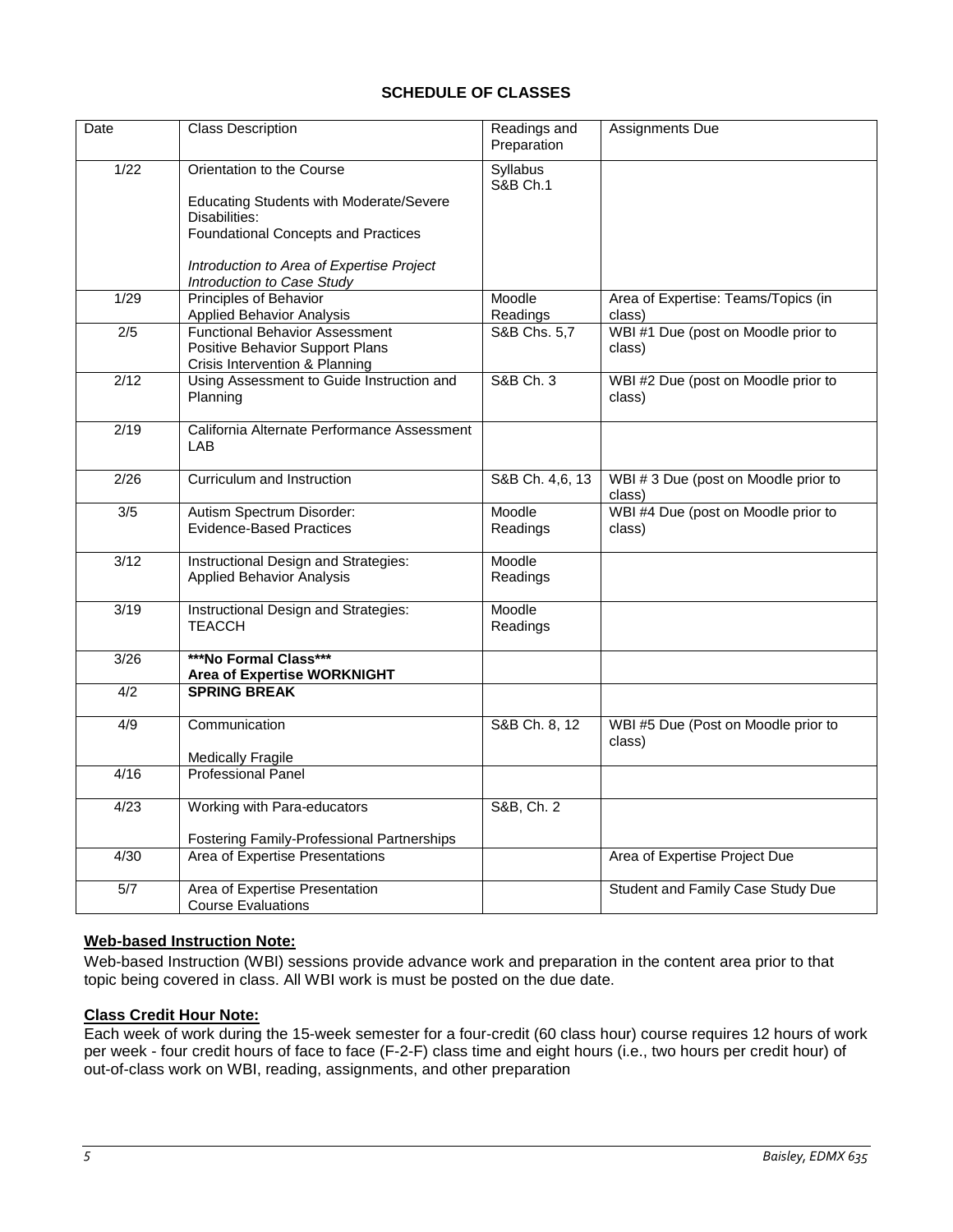### **ASSIGNMENTS AND POINT DISTRIBUTION**

<span id="page-5-0"></span>

| <b>Collaboration and Participation:</b><br>(1 point per session)                              | 16 points  |
|-----------------------------------------------------------------------------------------------|------------|
| <b>Web-Based Instruction Activities</b><br>Posted on Moodle:<br>(5 postings at 6 points each) | 30 points  |
| <b>Area of Expertise Project:</b>                                                             | 24 points  |
| <b>Case Study:</b>                                                                            | 30 points  |
| <b>Total Points:</b>                                                                          | 100 points |

### **Assignment Descriptions:**

### **Collaboration/Participation: (16 points)**

**Purpose:** The field of working with individuals with moderate and severe disabilities requires knowledge of many and varied resources, strategies, foundational concepts, and agencies. The purpose of face-to-face sessions is to provide participants with an opportunity to demonstrate understanding and application of essential concepts and practices in professional practice while interacting with others in a professional learning community.

#### **Criteria for Grading Participation**:

Participation points are assigned based upon the following criteria: a) collaborative cooperation in all class activities and group assignments; b) enthusiasm for the content and activities; c) respectful interaction with speakers, fellow students, and the instructor; d) patience and flexibility with the technology and materials. Candidates receive one participation point per WBI participation for posting on time. Moodle postings or other assignments completed *during* class time will receive no credit.

### **Web-Based Instruction Activities posted on Moodle: (30 points, 5 postings at 6 points each)**

Web-Based Instruction Activities will be posted on Moodle. Web-Based Instruction Activities are submitted via Turn-it-In on Moodle by the due date.

**Purpose:** Candidates develop depth of understanding with regard to multiple dimensions of education and community participation of students with moderate and severe disabilities. All readings are completed with critical thought and reflection before the class period in which they are discussed.

**Criteria for Evaluation**: WBI Activities address all reading materials and are complete, thorough, well thought out and written, and submitted by the due date on the course schedule. All WBI Activities must be at least 3 doublespaced pages.

#### **WBI #1 Person Centered Planning**

Read the article: "Person-Centered Planning: Maps and Paths to the Future", by Howard Garner and Lisa Dietz. This brief article provides a very nice overview of the concepts of Person Centered Planning. <http://www.ttac.odu.edu/Articles/person.html>

Prompt: What are the key and most important aspects of this approach for individuals with moderate/severe disabilities? How does person centered planning differ from the traditional approaches used throughout the history of special education? Do you have a personal experience to share regarding planning meetings you have been in during your teaching?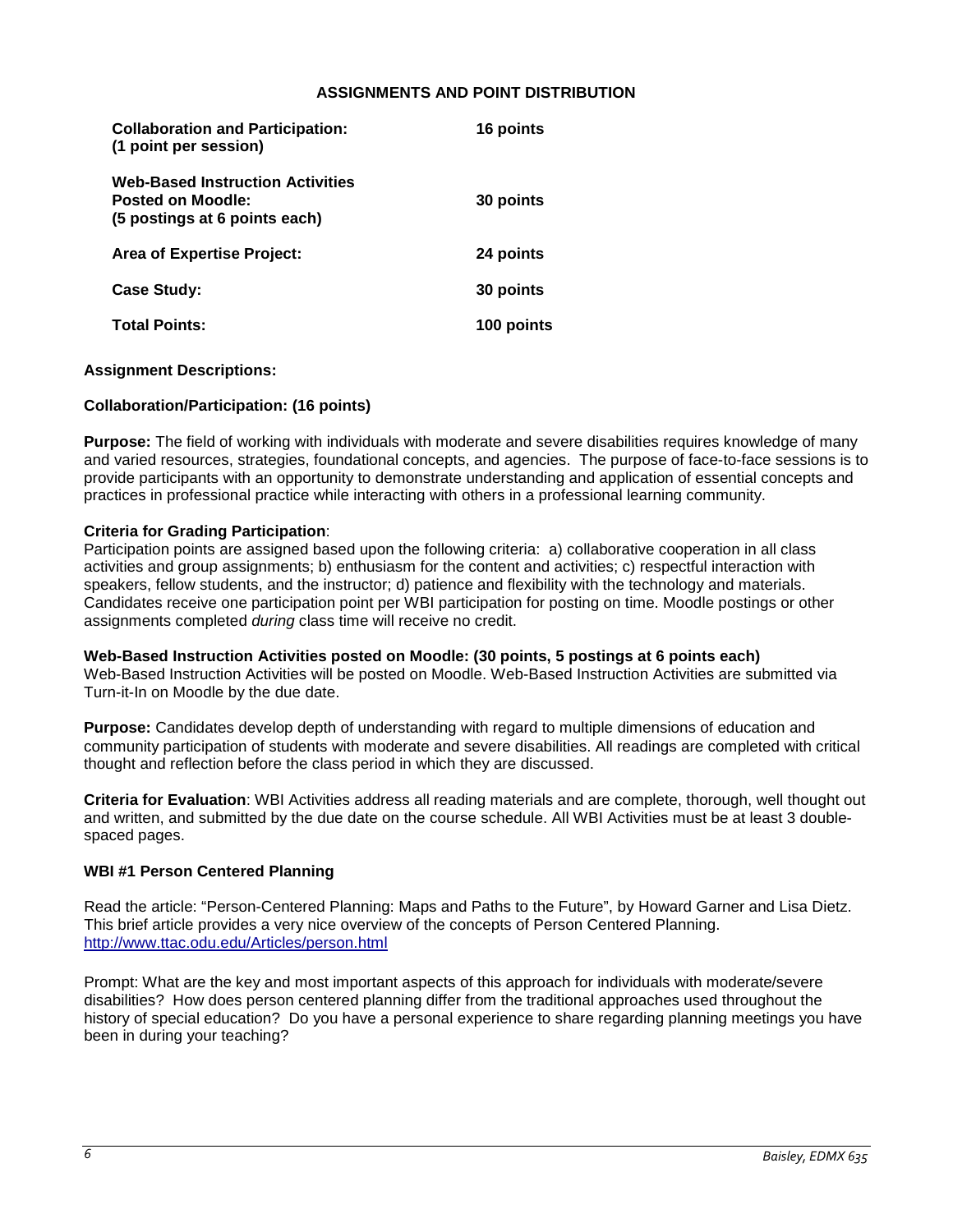Profiles of Courage! Profiles: Visit the Capacity Works web site at:<http://www.capacityworks.com/index.html>

Beth Mount is an award-winning advocate who has written many articles and books about Person Centered Planning. Cruise this site and take a look at the various items, products. The posters are beautiful!

Focus on the "profiles of courage" area of the site. (There is a link on the menu bar on the left of the homepage). <http://www.capacityworks.com/profiles.html>

Prompt: Select one of the ten profiles, read it and provide a response to how this person's story impacted you. Tell us about some significant events in the person's life. How did they come to achieve their dreams? Be reflective and thorough.

Self Determination Resources: The Learning Community<http://www.learningcommunity.us/home.html> Begin by reading the overview for The Learning Community by selecting "About Us" and "Our work" on the top menu bar.

Prompt: Go to the "Reading Room" (also on the top menu bar) and select a category (e.g. Cultural Competence, helping People Move etc.) then select a resource or publication to read.

a) Tell why you selected that resource or publication.

b ) Provide the full URL link to that resource.

c) What did you learn from this material?

# **WBI #2: Assessment and Data Collection**

Read/review Ch. 3 and Ch. 5 in the Snell and Brown text. Respond to the prompts below based on your reading and experience. Do not take direct quotes from the text.

Why is assessment important for students with moderate/severe disabilities? How do assessment and data collection impact planning and instruction? As an education specialists working with students with moderate/severe disabilities how will you ensure that data is collected, compiled, and analyzed on a regular basis?

### **WBI #3: Curriculum and Instruction**

Read Ch. 6 and 13 in the Snell and Brown text. Respond to the prompts below based on your reading and experience. Do not take direct quotes from the text.

Summarize the 4-step model to develop individual adaptations for students with Moderate/Severe Disabilities in Ch. 6 of the Snell and Brown text (pp. 236-255). Are there aspects of this model that you are already using? What were some new learnings?

Imagine that you are the teacher of a first-grade student with multiple disabilities and complex communication needs. At the IEP meeting, you want to explain to the parents of the child and the rest of the team why you think that it is important to prioritize literacy and math learning for this student. What would you say? What examples might you give of how literacy and math instruction for this child might look? Use Snell and Brown Ch. 13 pp. 499-521).

### **WBI # 4: Autism Spectrum Disorder**

View the films: "Autism is a World" and "Wretches and Jabberers" in the Film section in Moodle. Compose a reflection (not a summary) about each film. Reflect on something you learned about individuals with ASD, specifically referring to what you saw that taught or reminded you of your learning.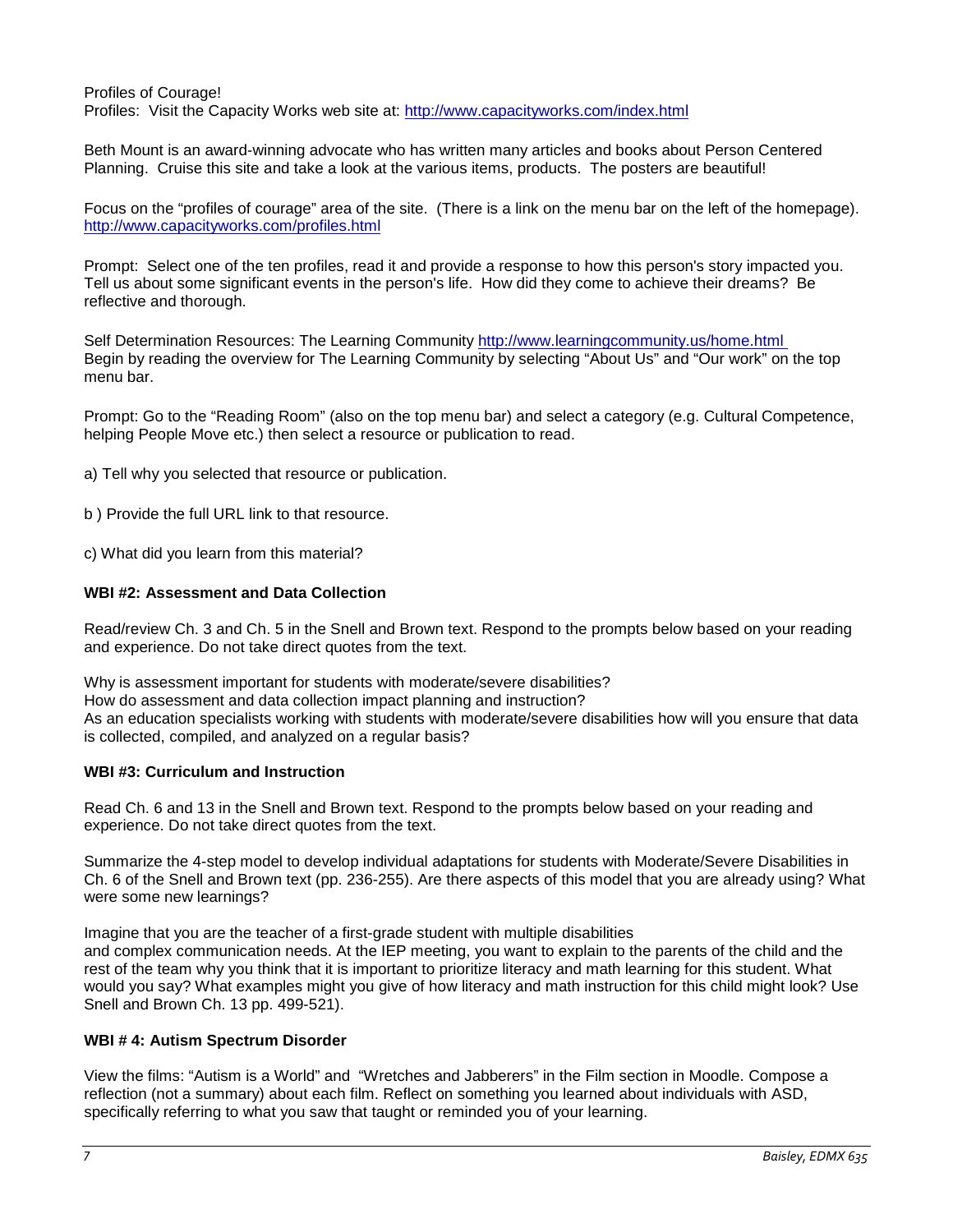# **WBI #5: Medically Fragile/Rare Disorders and Working with the School Nurse**

#### *Working with the School Nurse*

Based on your reading of Ch. 8 in your Snell and Brown text, summarize the role of the school nurse in supporting students with chronic health problems. What are some classroom adaptions that may need to occur within your classroom or with the students you support?

#### *Medically Fragile/Rare Disorders*

Many of you may be working with children or will work with children in the future who have rare syndromes or diseases. These are often named after the person who has identified and defined the related set of conditions and characteristics. These conditions are the underlying etiology/causal factors impacting development and resulting in the disabilities of the learners.

Many parents and professionals become quite frustrated when unable to find adequate information to inform the assessment and instruction processes for the child.

Go to NORD: (National Organization for Rare Disorders)<http://www.rarediseases.org/> This site has a wealth of information on rare diseases including a search engine for "orphan drugs" and clinical trials. The major headings also include an index of rare diseases (found on the menu bar on the left of the page), a rare disease database, an organization data base and a subscriber data base of research articles and reports.

As an example of its uses, enter Fabry Disease into to the search engine. You will see the power of this site through this trial search. Research a syndrome in which you have some interest.

Summarize your impressions of using and exploring this web site in a full paragraph. Provide information on one site you linked to and provide the topic, and full URL for that web site from which you have derived your information.

Search for a rare syndrome you have been wondering about, or if you do not know of one, go to the "index of rare diseases" on the left menu bar, select one and study it. Provide a full paragraph synopsis about what you have learned; provide the full name of the syndrome/disease and the full URL for it (if different from the rare diseases site). You may provide information on symptoms, impact of this disorder, pharmacology, interventions, links to related web sites etc.

Remember, do not copy and paste large block of text from web sites; reflect in your own words while providing reference to the appropriate web site or sites. Post your work on the WBI #5 Forum so that everyone benefits from your research.

### **Area of Expertise Project: (24 points)**

**Purpose:** The Area of Expertise Project provides the opportunity for a team of candidates to study and research in depth specific topics regarding the education and support of students with moderate and/or severe disabilities in K-12 settings. You are required to address each of the areas within your topic. Topics will include:

- Addressing Sensory/Movement/Motor Disabilities/Disorders
	- o Key Concepts in Understanding Sensory and Motor Disability
	- o Getting Help from Therapists and Other Specialists: Working as a Team
	- o Proper Physical Management and Equipment<br>
	o Sensory Supports and Strategies
	- Sensory Supports and Strategies
- Specialized Health Care and Teaching Self-Care Skills
	- o A Description of Specialized Health Care Procedures
		- o Health and Safety Procedures
		- o Collaborating with the School Nurse, Medical Professionals, Parents, and Paraeducators
		- o Self-Care Teaching Considerations
		- o Toileting
		- o Eating and Mealtime<br>
		o Dressing and Groom
		- Dressing and Grooming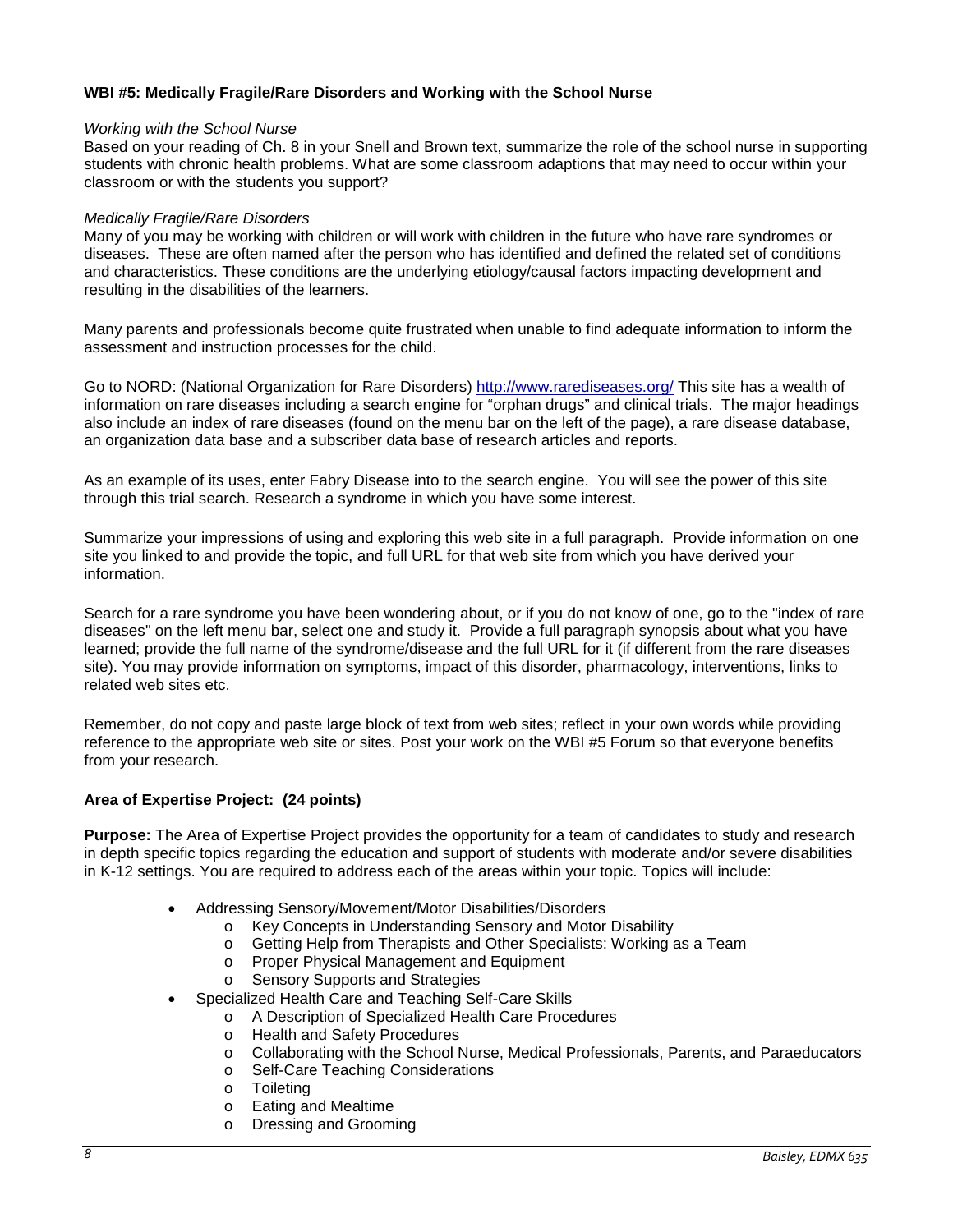- Supporting Peer Relationships and Social Skills
	- o A Description of Peer Relationships and Social Skills
	- o Promoting Peer Interaction and Social Relationships
	- o Evidence-Based Strategies for Supporting Relationships and Effective Communication Within Relationships
	- o Addressing Relationships Within Educational Planning Efforts (increase the extent and variety of social interactions to achieve and expand meaningful social relationships across all settings)
- Teaching Communication Skills
	- o The Characteristics of Communication
	- o Assessing Verbal and Non-Verbal Communication
	- o Development of Communication Intervention Strategies (identifying effective intervention and support techniques)
	- o Implementing and Evaluating Communication Instructional Practices (develop needed augmentative and alternative systems, implement communication and social skills instruction, structure opportunities for interaction, and develop communication methods so students can demonstrate academic knowledge).
- Teaching Academic Skills
	- o Selecting Academic Skills for Instruction<br> **O** Determining the Instructional Approach
	- Determining the Instructional Approach
	- o Literacy Instruction
	- o Math Instruction
	- o Science Instruction
- Building Skills for Home and Community
	- o Using Person-Centered Assessment and Planning
	- o Coordinating Instruction with Families<br>
	o Selecting Appropriate Instructional Se
	- Selecting Appropriate Instructional Settings
	- o Community-Based Instruction
- Transitioning from School to Employment
	- o Transition Planning
	- o Teaching Employment Skills
	- o Adult Outcomes and Meaningful Employment Outcomes
	- o Family Roles in Transition
	- o Interagency Collaboration

**Criteria for Evaluation:** Given the format provided, each team researches, writes, and presents about an assigned topic from the list above, with equitable distribution of responsibility in preparation and presentation of the project. The project will include: an annotated bibliography of literature, websites and materials; a summary report of researched literature, websites, and materials; a PowerPoint Presentation to be presented to the class; a 2-page Tip Sheet to be shared with the class that includes agencies and other resources; and a meta-evaluation of their own and teammates participation in the project. Grading Rubric will be provided.

### *Area of Expertise Teams and Topics:*

Teams will be created during the first or second class meeting and topics will be assigned to groups by the instructor. Topics will not be repeated across groups to provide candidates with an expansion of content areas of importance to students with moderate/severe disabilities. Teams are encouraged to use the required text (Snell & Brown, 2011) as a springboard for exploration. Additional out of class meetings with team members are necessary.

# *Annotations and Resources: (5 points)*

This section of the report will present a review of literature, web-sites, and materials and other resources that pertain to your topic. Each member is responsible for one article or book, one web-site, and one curricular, instructional, or assessment resource. When reviewing curricular, instructional or assessment resources please include: the name and type of resource, publisher/agency and address, description of the resource, and a critique of the resources. Annotations of articles or books should include the full reference in APA Style  $6<sup>th</sup>$  Ed., a summary of the article/book, and your critique/response. Please make sure your individual name is on your annotations to receive full credit. Organize this section so that colleagues can review the material you have assembled quickly and find them efficiently. Provide evidence of each item reviewed either right after the annotation or in an appendix.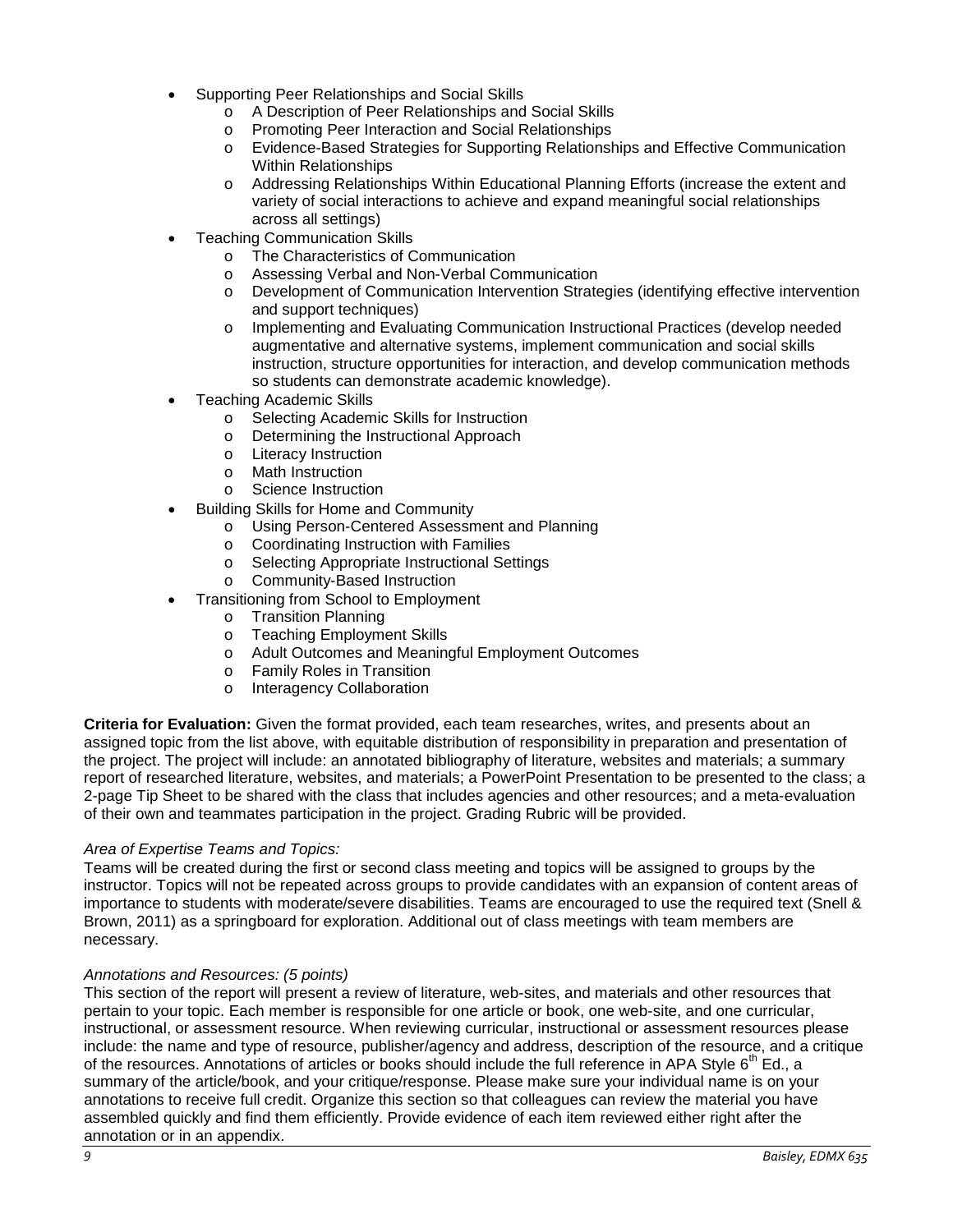# *Summary Report: (5 points)*

This section will summarize your research finding in a 4-6 page narrative. Be sure to reference all your sources, and include the reference list at the end of the report. Please note that this should not be an amalgamation of annotations, but a narrative. Include a section of need for further research and/or material development. The report must be in APA Style  $6<sup>th</sup>$  Edition.

### *Class Presentation: (5 points)*

Each Area of Expertise Project is presented as a team presentation in class. Your total presentation should be 20- 30 min. in length. Each member of your team must take part in the presentation. Presentations must include a detailed description of your topic and its application in a K-12 setting for students with moderate/severe disabilities. Please remember that you are presenting to teachers, therefore your presentation should be *practical and applicable.* Presentations should include: General description; Description of population with these differences; Collaboration with Related Services (SLP, OT, PT, APE, AT, etc.); Collaboration with Student, Family, and other Professionals; Description and application of specific strategies, curricular and instructional materials, assessment strategies, agencies and other resources; Implications for inclusive settings. Please submit your presentation in handout form within your Area of Expertise binder.

# *Area of Expertise Teacher Tip Sheet: (5 points)*

Create a 2-page (1 page front and back) tip sheet for all members of the class. Distill the information you have learned into the "most important facts" tips sheet for teaching and using this body of information. Please be sure to include useful references, resources, and agencies. Make copies to distribute to every class member during your presentation.

### *Meta-Evaluation (4 points):*

Each team member completes a meta-evaluation of their own and teammates participation in the project. Evaluations must be submitted via Moodle dropbox.

# **Student and Family Case Study: (30 points)**

In order to provide personalized instruction and supports to students with moderate/severe disabilities and their families, candidates must demonstrate their ability to access and assess the strengths and needs of their students and families. This assignment will require students to prepare a case study in which they will access and assess the needs of both the student and family. Based on this assessment, candidates will be required to write individualized education plan goals, plan instructional strategies/supports, and develop methods for data collection. In addition, candidate will describe supports for the family to access community resources and supports and prepare for an upcoming transition. In order to complete this assignment, candidates must receive signed permission from parents to observe and interview teachers, family members and the student. Pseudonyms will be used to protect confidentiality.

### *Case Study Components:*

*Part 1. Assessment Procedures: (6 points)* This section should describe the types of assessment procedures used in this case study. Please indicate the date, time, and duration of the assessment procedure. Possible assessment procedures might include (but are not limited to): observation of student and/or family (school, home, community); interviews (student, teachers, family members, etc.); records review (IEP's present and past, assessments, assessment reports, authentic assessment, teacher/therapist data, medical reports/evaluations, etc.); formal and information assessment procedures done with classroom teacher. Areas of assessment should include:

- Strengths, Talents, Interests, Passions
- **Learning Characteristics**
- Communication Skills (Verbal and Nonverbal, AT and AAC if applicable)
- Movement, Mobility, Sensory, and Specialized Health Care
- Social Interaction Skills, Relationships, Belonging
- Emotional/Behavioral
- Self-Care
- Other Characteristics Associated with the Special Education Eligibility Category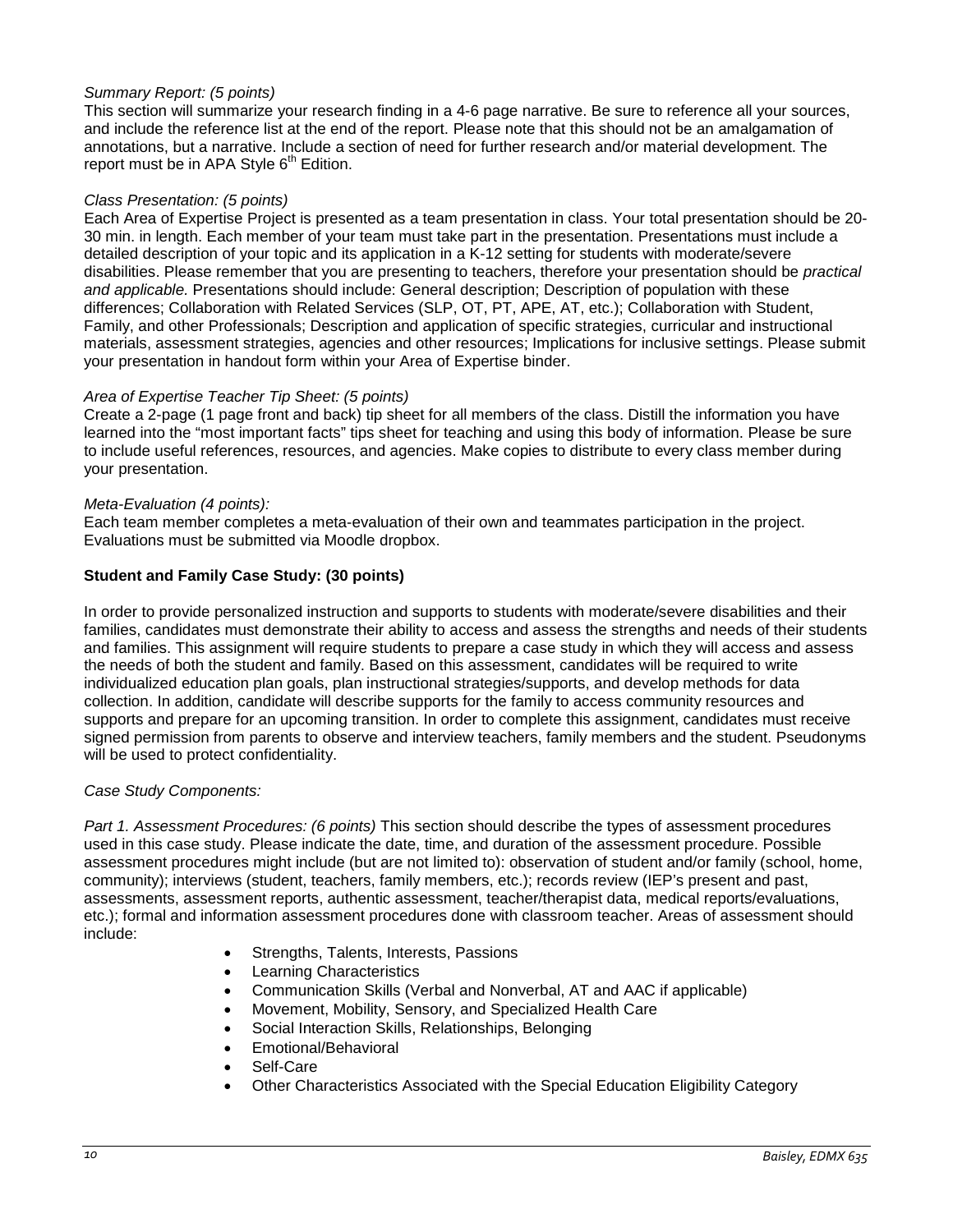*Part 2. Description of Student and Family: (6 points)* This section should describe the strengths and areas of need of the student and family. Your report should highlights both strengths and needs in the following areas:

- Description of Current Educational Program/Services and Family Life
- Strengths, Talents, Interests, Passions
- **Learning Characteristics**
- Communication Skills (Verbal and Nonverbal, AT and AAC if applicable)
- Movement, Mobility, Sensory, and Specialized Health Care
- Social Interaction Skills, Relationships, Belonging
- Emotional/Behavioral
- Self-Care
- Other Characteristics Associated with the Special Education Eligibility Category

*Part 3. Instructional Strategies and Supports/ IEP Goals: (6 points)* This section should describe 3-5 annual IEP goals related to the current needs of the student/family. IEP goals should be developed based on your assessments of the student/family. Goals must include California Alternative Performance Assessment standards. For each IEP goal, describe personalized supports and instructional strategies that might be used to assist the student/family in meeting these goals and develop a plan for data collection.

*Part 4. Family, Community, and Transitional Supports: (6 points)* This section should describe supports for the family to access the resources and supports within their community. In addition, this section should describe supports for preparing for an upcoming transition for this student/family (elementary to middle school; middle school to high school; high school to adult program; other family transition; etc.).

*Professional Presentation of Work: (6 points)* Complete report is detailed, thorough, and professionally presented. Case study is free of spelling and grammar errors. APA style is used when appropriate.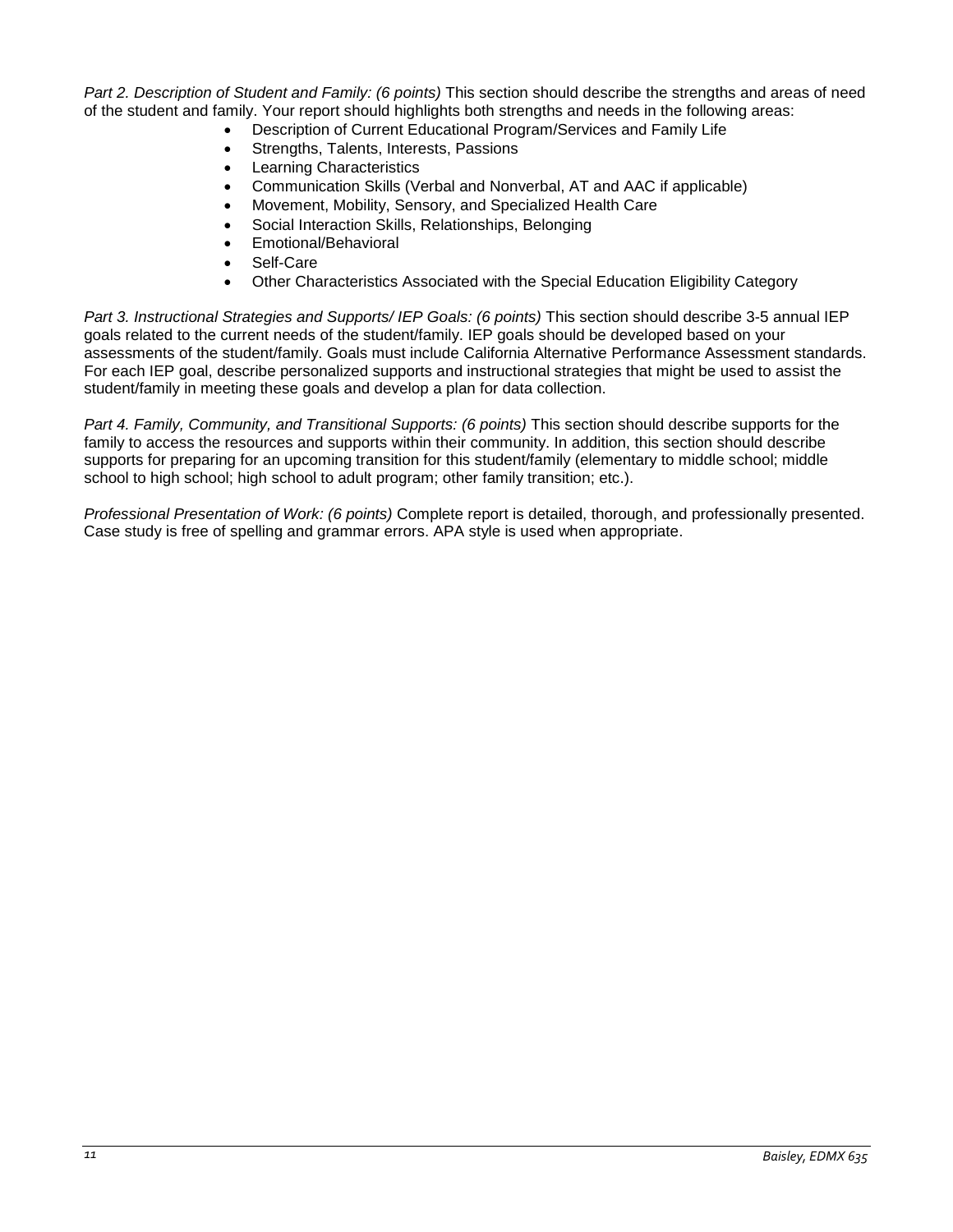| <b>Components</b>                       | <b>No Submission</b><br>(0 points)                                                       | <b>Does Not Meet</b><br><b>Expectations</b><br>(Requires significant<br>more understanding,<br>instruction, and/or<br>experience)<br>(1 point) | Approaching<br><b>Expectations</b><br>(Demonstrates<br>understanding but<br>requires additional<br>coaching or<br>clarification)<br>(2 points)     | <b>Meets</b><br><b>Expectations</b><br>(Meets the<br>expectations as<br>stated in component)<br>(3 points)                                                                                                                                                     | <b>Exceeds</b><br><b>Expectations</b><br>(Understands and/or<br>performs beyond<br>stated expectations)<br>(4 points)                                                                                                                                                            | <b>Points</b><br><b>Earned</b> |
|-----------------------------------------|------------------------------------------------------------------------------------------|------------------------------------------------------------------------------------------------------------------------------------------------|----------------------------------------------------------------------------------------------------------------------------------------------------|----------------------------------------------------------------------------------------------------------------------------------------------------------------------------------------------------------------------------------------------------------------|----------------------------------------------------------------------------------------------------------------------------------------------------------------------------------------------------------------------------------------------------------------------------------|--------------------------------|
| Part 1. Assessment<br><b>Procedures</b> | No assignment<br>submitted.<br>Assignment<br>submitted after<br>agreed upon due<br>date. | Limited description<br>of the assessment<br>procedure.<br>Limited assessment<br>procedures.<br>Inappropriate<br>assessments used.              | Description of the<br>assessment<br>procedures.<br>Assessment<br>procedures are not<br>exhaustive.<br>Assessment<br>procedures are<br>appropriate. | Thorough description<br>of assessment<br>procedures<br>consistent with<br>expectations of<br>novice teachers.<br>Includes a variety of<br>data collection<br>methods: interviews,<br>observations,<br>records review,<br>formal or information<br>assessments. | Professionally<br>detailed description<br>of assessment<br>procedures<br>consistent with<br>expectations of<br>novice teachers.<br>Includes a variety of<br>data collection<br>methods: interviews,<br>observations,<br>records review,<br>formal or information<br>assessments. |                                |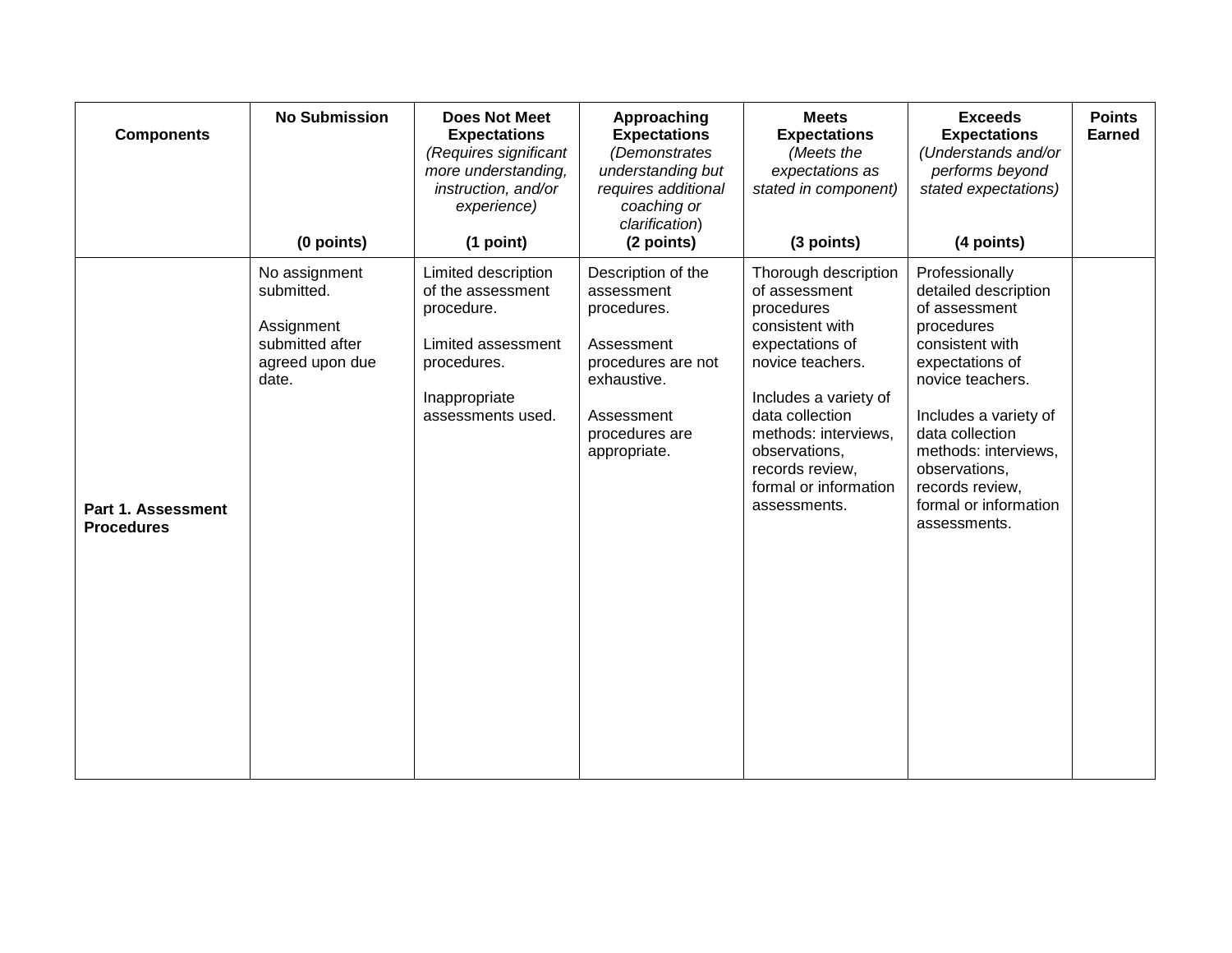| <b>Components</b>          | <b>No Submission</b>                                                                     | <b>Does Not Meet</b><br><b>Expectations</b><br>(Requires significant<br>more understanding,<br>instruction, and/or<br>experience)                                                    | Approaching<br><b>Expectations</b><br>(Demonstrates<br>understanding but<br>requires additional<br>coaching or<br>clarification)                                                | <b>Meets</b><br><b>Expectations</b><br>(Meets the<br>expectations as<br>stated in component)                                                                                                                                                     | <b>Exceeds</b><br><b>Expectations</b><br>(Understands and/or<br>performs beyond<br>stated expectations)                                                                                                                                                                    | <b>Points</b><br><b>Earned</b> |
|----------------------------|------------------------------------------------------------------------------------------|--------------------------------------------------------------------------------------------------------------------------------------------------------------------------------------|---------------------------------------------------------------------------------------------------------------------------------------------------------------------------------|--------------------------------------------------------------------------------------------------------------------------------------------------------------------------------------------------------------------------------------------------|----------------------------------------------------------------------------------------------------------------------------------------------------------------------------------------------------------------------------------------------------------------------------|--------------------------------|
|                            | (0 points)                                                                               | (1 point)                                                                                                                                                                            | (2 points)                                                                                                                                                                      | (3 points)                                                                                                                                                                                                                                       | (4 points)                                                                                                                                                                                                                                                                 |                                |
| <b>Part 2. Description</b> | No assignment<br>submitted.<br>Assignment<br>submitted after<br>agreed upon due<br>date. | Limited description<br>of student/family.<br>Does not include<br>information in each<br>section.<br>Description is deficit<br>based and/or does<br>not use person-first<br>language. | Description of<br>student/family.<br><b>Description focused</b><br>too heavily on<br>deficits or is not<br>based on<br>assessment.<br>Includes information<br>in most sections. | Thorough description<br>of the student/family<br>consistent with<br>expectations of<br>novice teachers.<br>Highlights both<br>strengths and needs.<br>Includes information<br>in each section.<br>Uses person-first<br>language<br>consistently. | Professionally<br>detailed description<br>of the student/family<br>consistent with<br>expectations of<br>experienced<br>teachers.<br>Highlights both<br>strengths and needs.<br>Includes information<br>in each section.<br>Uses person-first<br>language<br>consistently. |                                |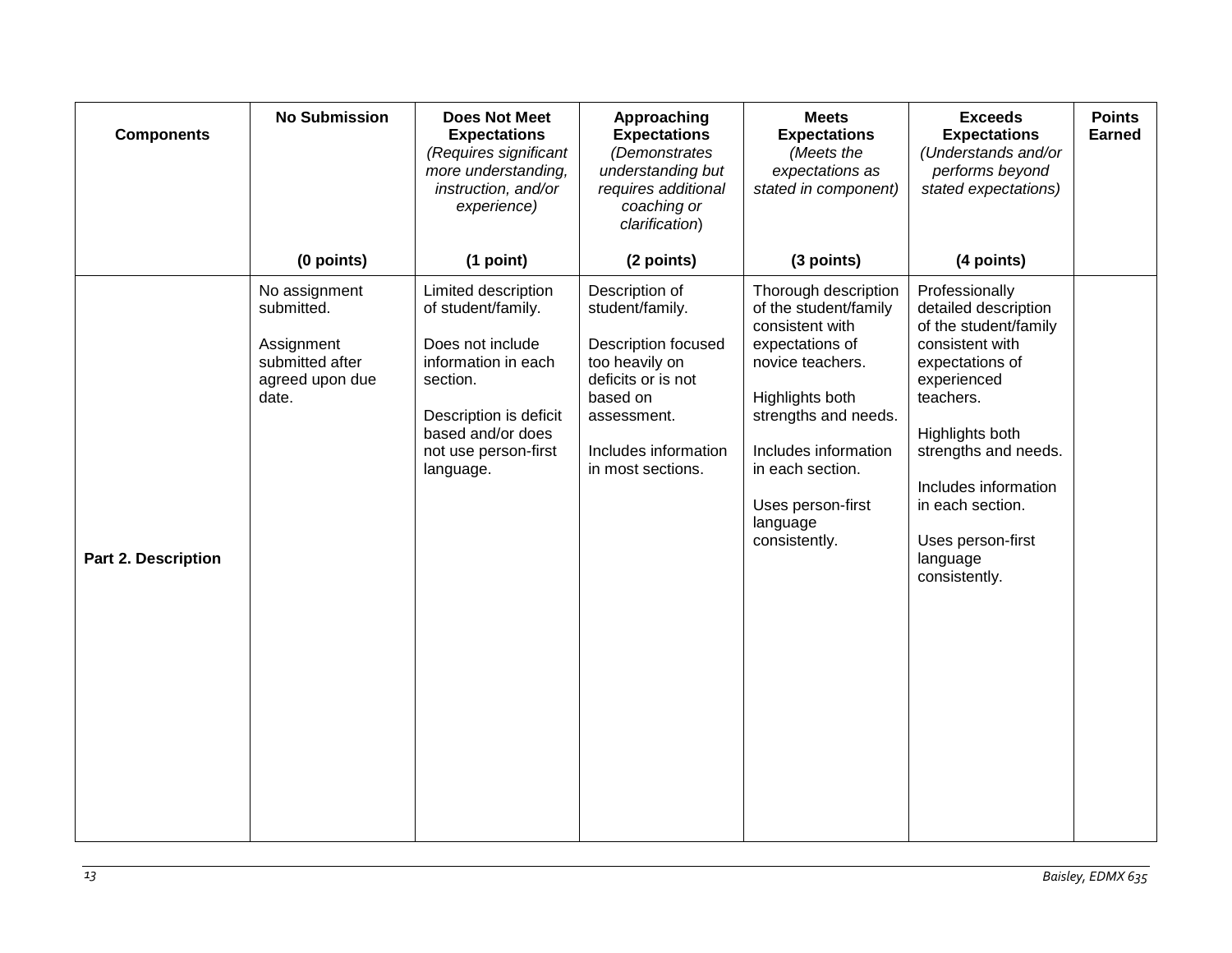| <b>Components</b>                                                           | <b>No Submission</b>                                                                     | <b>Does Not Meet</b><br><b>Expectations</b><br>(Requires significant<br>more understanding,<br>instruction, and/or<br>experience) | Approaching<br><b>Expectations</b><br>(Demonstrates<br>understanding but<br>requires additional<br>coaching or<br>clarification)                                                          | <b>Meets</b><br><b>Expectations</b><br>(Meets the<br>expectations as<br>stated in component)                                                                                                  | <b>Exceeds</b><br><b>Expectations</b><br>(Understands and/or<br>performs beyond<br>stated expectations)                                                                                                                           | <b>Points</b><br><b>Earned</b> |
|-----------------------------------------------------------------------------|------------------------------------------------------------------------------------------|-----------------------------------------------------------------------------------------------------------------------------------|-------------------------------------------------------------------------------------------------------------------------------------------------------------------------------------------|-----------------------------------------------------------------------------------------------------------------------------------------------------------------------------------------------|-----------------------------------------------------------------------------------------------------------------------------------------------------------------------------------------------------------------------------------|--------------------------------|
|                                                                             | (0 points)                                                                               | (1 point)                                                                                                                         | (2 points)                                                                                                                                                                                | (3 points)                                                                                                                                                                                    | (4 points)                                                                                                                                                                                                                        |                                |
| Part 3. IEP<br><b>Goal/Instructional</b><br><b>Strategies</b>               | No assignment<br>submitted.<br>Assignment<br>submitted after<br>agreed upon due<br>date. | Incomplete goals.<br>Limited description<br>of instructional and<br>data collection<br>strategies.                                | Poorly written goals.<br>Goals/Instruction are<br>not based on<br>student/family<br>strengths and needs.<br>Limited description<br>of instructional and<br>data collection<br>strategies. | Measurable and<br>appropriate goals,<br>personalized<br>instructional<br>strategies and<br>supports, and data<br>collection methods<br>consistent with<br>expectations of<br>novice teachers. | Professionally<br>detailed, measurable<br>and appropriate<br>goals, personalized<br>instructional<br>strategies and<br>supports, and data<br>collection methods<br>consistent with<br>expectations of<br>experienced<br>teachers. |                                |
| Part 4. Family,<br>Community, and<br><b>Transitional</b><br><b>Supports</b> | No assignment<br>submitted.<br>Assignment<br>submitted after<br>agreed upon due<br>date. | Limited<br>supports/resources<br>for families to access<br>community and<br>prepare for<br>transitions.                           | Some<br>supports/resources<br>for families to access<br>community and<br>prepare for<br>transitions.                                                                                      | Thorough<br>supports/resources<br>for families to access<br>community and<br>prepare for<br>transitions.                                                                                      | Extensive<br>supports/resources<br>for families to access<br>community and<br>prepare for<br>transitions.                                                                                                                         |                                |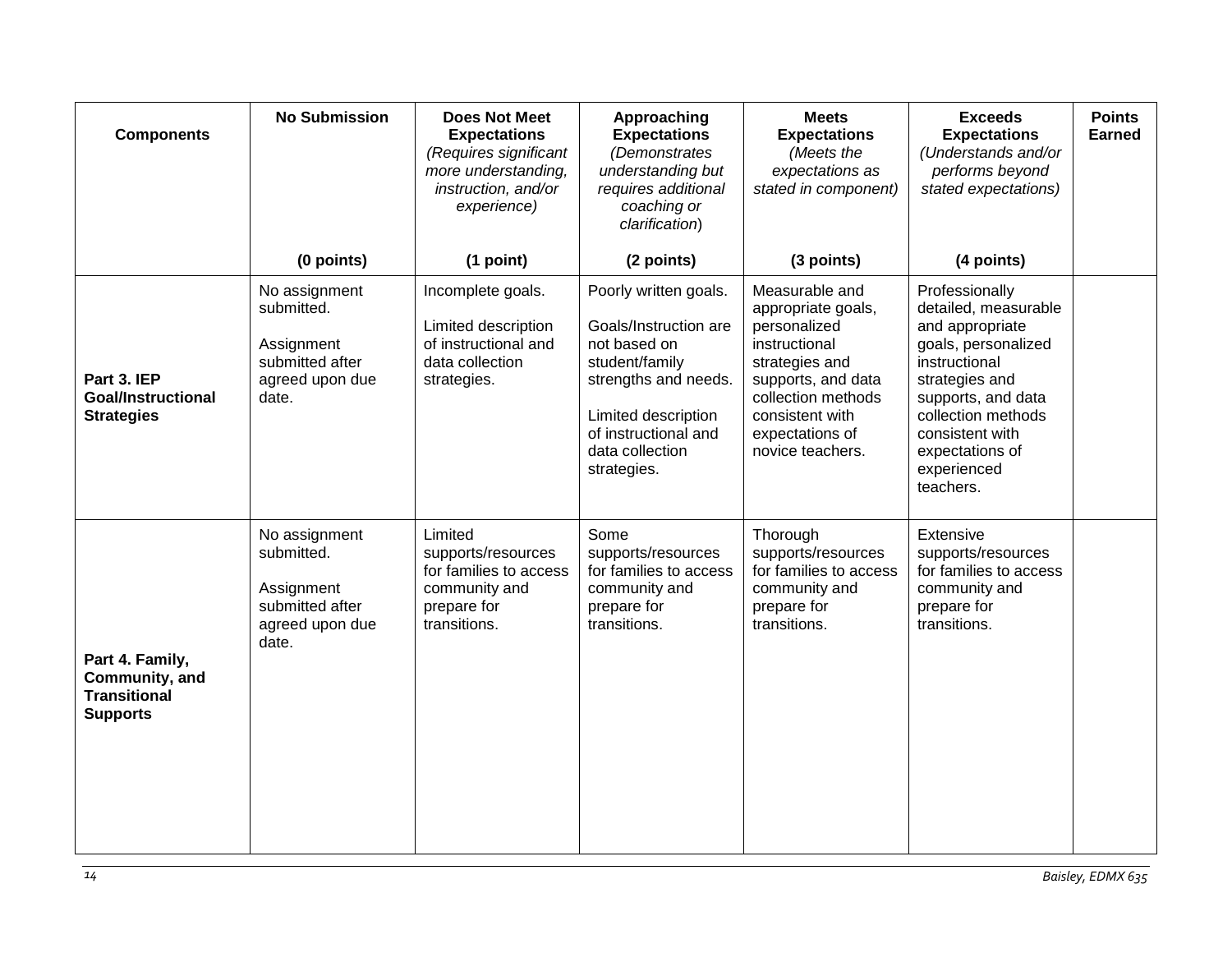| <b>Components</b>                                         | <b>No Submission</b>                                                                     | <b>Does Not Meet</b><br><b>Expectations</b><br>(Requires significant<br>more understanding,<br>instruction, and/or<br>experience) | Approaching<br><b>Expectations</b><br>(Demonstrates<br>understanding but<br>requires additional<br>coaching or<br>clarification) | <b>Meets</b><br><b>Expectations</b><br>(Meets the<br>expectations as<br>stated in component)        | <b>Exceeds</b><br><b>Expectations</b><br>(Understands and/or<br>performs beyond<br>stated expectations) | <b>Points</b><br><b>Earned</b> |
|-----------------------------------------------------------|------------------------------------------------------------------------------------------|-----------------------------------------------------------------------------------------------------------------------------------|----------------------------------------------------------------------------------------------------------------------------------|-----------------------------------------------------------------------------------------------------|---------------------------------------------------------------------------------------------------------|--------------------------------|
|                                                           | (0 points)                                                                               | (1 point)                                                                                                                         | (2 points)                                                                                                                       | (3 points)                                                                                          | (4 points)                                                                                              |                                |
| Professional<br><b>Presentation of</b><br><b>Material</b> | No assignment<br>submitted.<br>Assignment<br>submitted after<br>agreed upon due<br>date. | Complete report is<br>not well written.<br>Includes multiple<br>grammar/spelling<br>errors.                                       | Complete report is<br>mostly well written<br>with minimal<br>grammar/spelling<br>errors.                                         | Complete report is<br>well written and free<br>of grammar/spelling<br>errors. APA style is<br>used. | Complete report is<br>detailed, through,<br>and professional<br>presented. APA style<br>is used.        |                                |
| <b>Total Points Earned for Case Study (TASKSTREAM)</b>    |                                                                                          |                                                                                                                                   |                                                                                                                                  |                                                                                                     |                                                                                                         |                                |
|                                                           |                                                                                          |                                                                                                                                   |                                                                                                                                  |                                                                                                     |                                                                                                         | /15                            |
| Course Assignment Grade= Total Point Earned_<br>$x 2 =$   |                                                                                          |                                                                                                                                   |                                                                                                                                  |                                                                                                     |                                                                                                         | /30                            |
| <b>Comments:</b>                                          |                                                                                          |                                                                                                                                   |                                                                                                                                  |                                                                                                     |                                                                                                         |                                |
|                                                           |                                                                                          |                                                                                                                                   |                                                                                                                                  |                                                                                                     |                                                                                                         |                                |
|                                                           |                                                                                          |                                                                                                                                   |                                                                                                                                  |                                                                                                     |                                                                                                         |                                |
|                                                           |                                                                                          |                                                                                                                                   |                                                                                                                                  |                                                                                                     |                                                                                                         |                                |
|                                                           |                                                                                          |                                                                                                                                   |                                                                                                                                  |                                                                                                     |                                                                                                         |                                |
|                                                           |                                                                                          |                                                                                                                                   |                                                                                                                                  |                                                                                                     |                                                                                                         |                                |
|                                                           |                                                                                          |                                                                                                                                   |                                                                                                                                  |                                                                                                     |                                                                                                         |                                |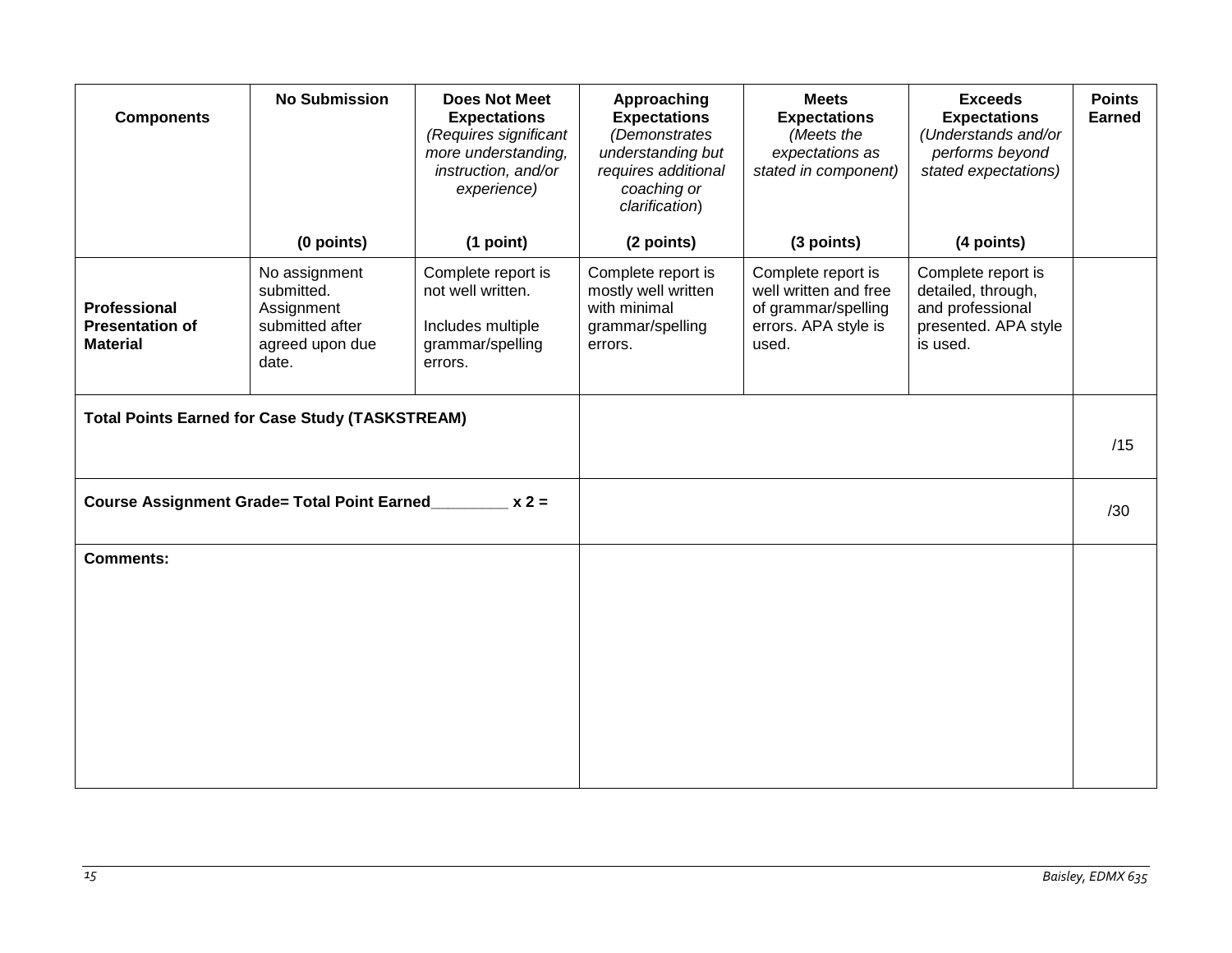# **COURSE FEATURES**

# **Authorization to Teach English Learners**

<span id="page-15-1"></span><span id="page-15-0"></span>This credential program has been specifically designed to prepare teachers for the diversity of languages often encountered in California public school classrooms. The authorization to teach English learners is met through the infusion of content and experiences within the credential program, as well as additional coursework. Students successfully completing this program receive a credential with authorization to teach English learners. *(Approved by CCTC in SB 2042 Program Standards, August 02)*

# **Students with Disabilities Requiring Reasonable Accommodations**

<span id="page-15-2"></span>Students with disabilities who require reasonable accommodations must be approved for services by providing appropriate and recent documentation to the Office of Disable Student Services (DSS). This office is located in Craven Hall 4300, and can be contacted by phone at (760) 750-4905, or TTY (760) 750-4909. Students authorized by DSS to receive reasonable accommodations should meet with their instructor during office hours or, in order to ensure confidentiality, in a more private setting.

# **All-University Academic Writing Requirement**

<span id="page-15-3"></span>The California State University maintains a Graduation Writing Assessment Requirement (GWAR) for master's candidates. This requirement must be achieved prior to Advancement to Candidacy. A master's candidate will satisfy the graduate writing requirement by receiving a passing score on a written product as assessed with the GWAR rubric. Toward the goal of

providing opportunity for graduate students in the School of Education to satisfy the writing requirement, papers in graduate classes are expected to adhere to writing and format style guidelines described in the sixth edition of the Publication Manual of the American Psychological Association (aka, APA Manual). This manual is a required across all graduate-level (600-level) courses.

# **PROFESSIONAL AND ADMINISTRATIVE REQUIREMENTS**

- <span id="page-15-4"></span>1. Attend all class sessions and base team meetings. Be on time. Please call the instructor when you are unable to attend class or when you will be late. It is the policy of the CSUSM School of Education that any student who misses 20% or more of class time, class sessions, and base team meetings may not receive a passing grade for a course.
- 2. TaskStream Enrollment and Postings. The School of Education uses TaskStream to manage candidates' TPE, clinical practice, signature assignment, and disposition assessments. Candidates must be enrolled in TaskStream throughout the Mild/Moderate and Moderate/Severe Education Specialist program(s). Enrollment fees are paid by going to [www.taskstream.com](http://www.taskstrem.com/) and registering for at least one year. Concurrent candidates and candidates completing both the Mild/Moderate and Moderate/Severe credentials should enroll for atleast two years. After enrolling, to access the Education Specialist program, from your home page, find the Self-Enrollment area and click the *Enter Code* button. Then enter *preliminary* as the program code. If this is the correct program, click the *Enroll* button. The Education Specialist program now will show up on your TaskStream home page when you log in. Be sure to remember your enrollment name and password.
- 3. "Person first" language (e.g., "Student with ADHD" rather than "ADHD student;" "Johnny who happens to have Down syndrome" rather than "My Down syndrome student") must be used throughout all written and oral assignments and discussions.
- 4. Word process all written documents. Keep a copy of all of your work. The burden of proof of assignment completion is upon the student.
- 5. Complete and submit all assignments on or before the due dates for full credit. If you have extraordinary circumstances that impact completion of your assignments, please let the instructor know. Any time that you have questions or concerns, please contact the instructor immediately.
- 6. Participate in class discussions and group activities and demonstrate positive interpersonal skills with classmates and guests.